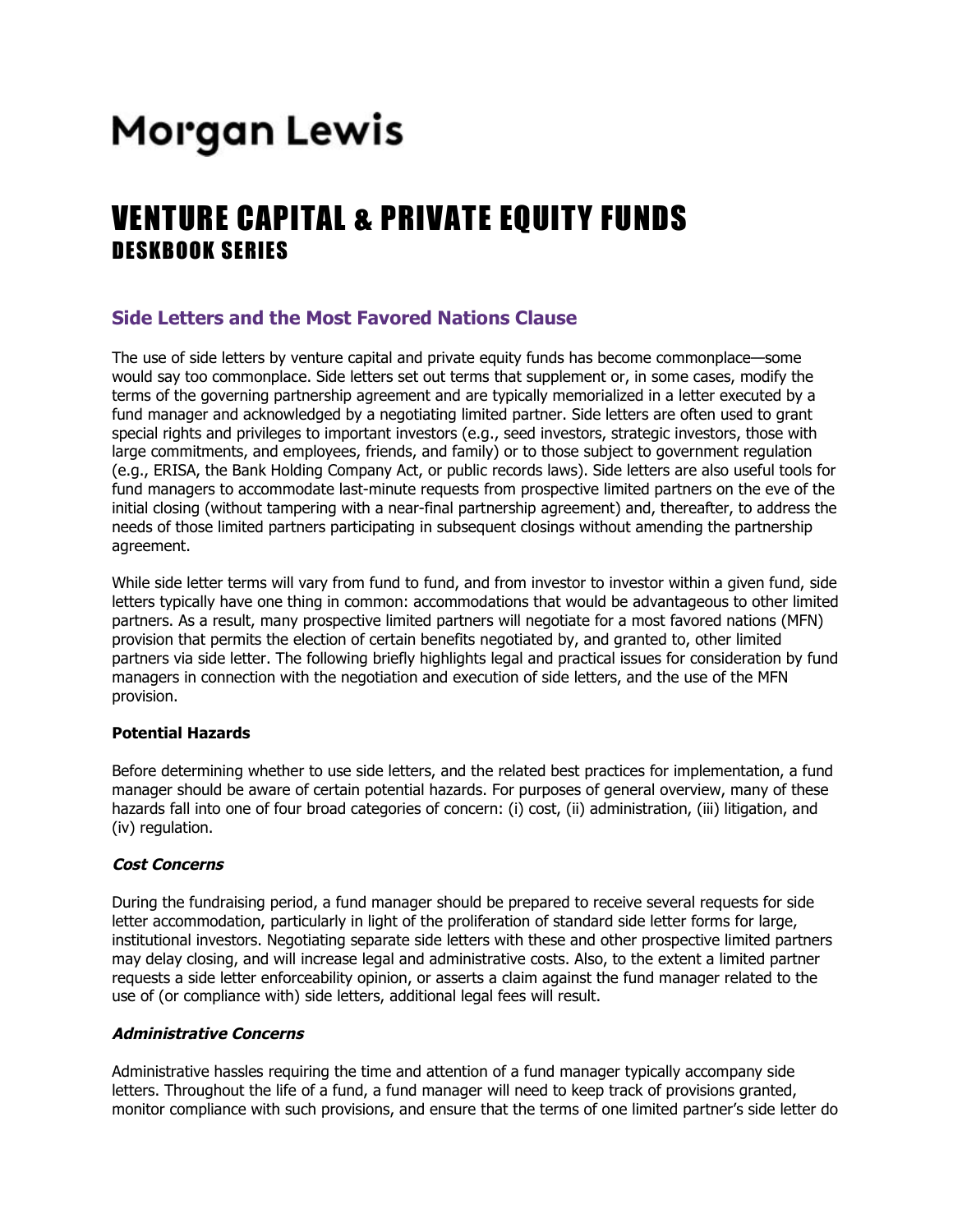not conflict with the terms of any other side letter, or with the partnership agreement, subscription agreement, or other governing document.

Additionally, to the extent MFN protection has been extended to one or more limited partners, a fund manager will need to establish a method for distributing side letters to those limited partners with MFN election rights, reviewing the appropriateness of any elections made, and recording provisions elected by such limited partners.

#### **Litigation Concerns**

If the constituent documents of a fund, including its private placement memorandum and partnership agreement, do not disclose the potential use of, or provide a fund manager with the authority to enter into, side letters, a fund manager may be subject to a number of claims. On the one hand, limited partners without the benefit of side letters may assert breach of contract claims (for acting outside the bounds of the partnership agreement) or breach of fiduciary duty claims (for treating certain limited partners more favorably than other limited partners). On the other hand, those limited partners with concerns regarding the enforceability of their side letters may seek to withdraw from the fund, asserting that the investment in the partnership would not have been made without an enforceable side letter. Regardless of the merit or success of any such claims, litigation (and the threat of litigation) is costly and a distraction from the primary investment duties of a fund manager.

#### **Regulatory Concerns**

While the scope and frequency of regulatory scrutiny varies from jurisdiction to jurisdiction, both the Securities and Exchange Commission in the United States and the Financial Services Authority in the United Kingdom have raised concerns regarding the use of side letters. These concerns focus on issues of transparency, or whether the use of side letters and, in certain instances, the terms therein have been adequately disclosed to prospective and existing limited partners. Equity considerations and fiduciary obligations are other points of focus, with regulators expressing concern that the provision of special terms to certain limited partners may operate to the detriment of the limited partners as a whole. While much of this scrutiny has historically focused on hedge funds, the distinction between hedge funds and other types of investment vehicles is blurring in the regulatory arena, and venture capital and private equity fund managers are encouraged to consult with counsel in order to establish best practices for regulatory compliance.

#### **Best Practices**

While side letters and MFN rights add to the obligations and administrative duties of a fund manager, the side letter process may be made more manageable through careful consideration of appropriate side letter recipients and by limiting the scope of side letter provisions granted. Please consider the following practices:

- **Begin the formation process with a clear side letter strategy.** Prepare a road map setting out who will likely receive side letters and MFN rights, and the scope of such MFN rights, and determine which person at the fund manager will be responsible for monitoring compliance with side letter obligations and handling the MFN election process.
- **Consult with legal counsel regarding appropriate terms in the partnership agreement.** Disclose the potential use of side letters in the private placement memorandum and ensure that the fund's partnership agreement permits the use of side letters.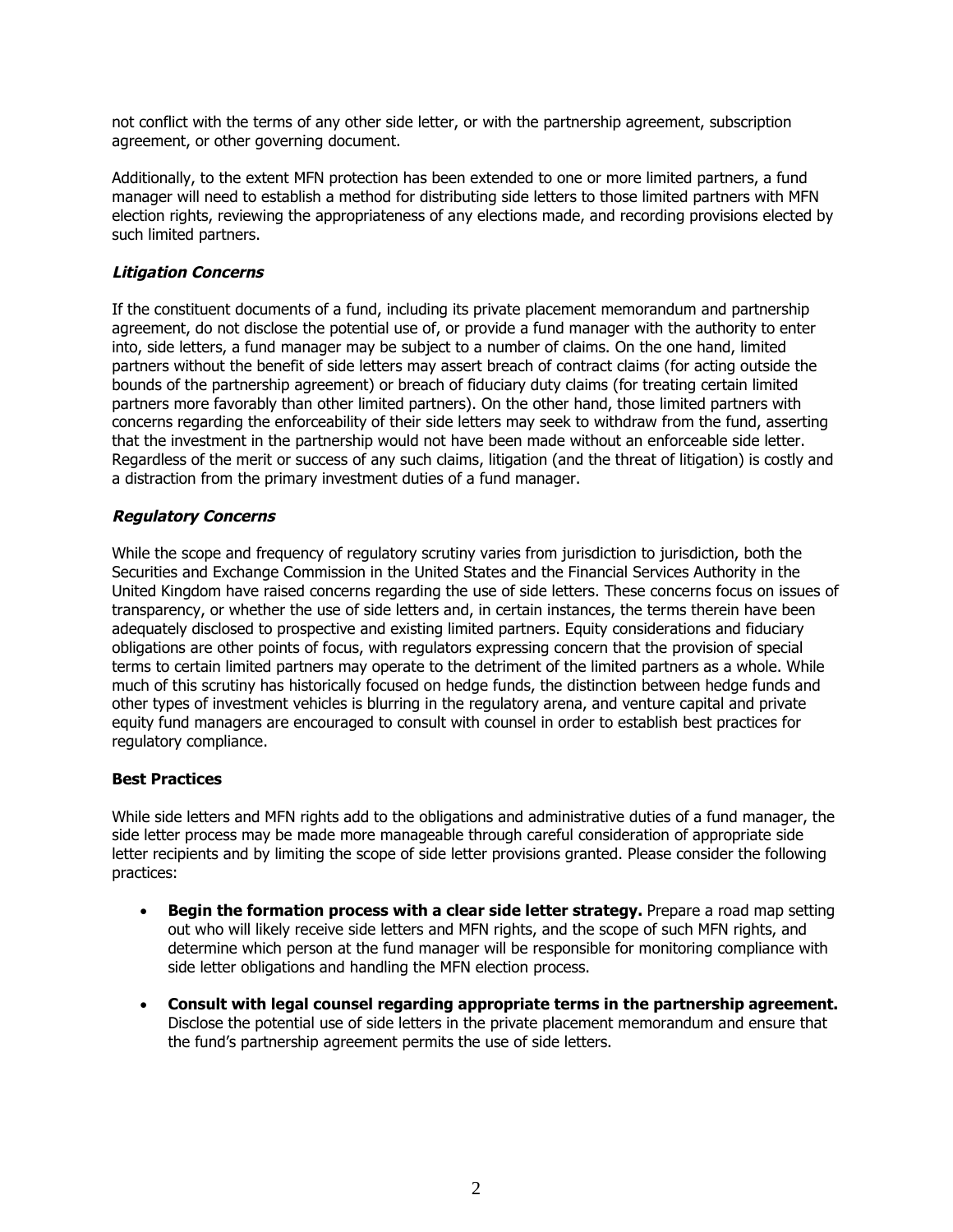- **Standardize terms across letters.** Standardizing side letter language to address areas of overlapping concern will ease monitoring and compliance burdens and limit the number of provisions available for MFN election.
- **Consider including the MFN provision in the partnership agreement.** Incorporating the MFN provision directly into the partnership agreement will avoid the need to execute side letters with those who seek only MFN protection and disclose the existence of side letters and the MFN terms to all limited partners.
- **Consider including generally applicable side letter requests in the partnership agreement.** Doing so will cut down on the number of side letter provisions granted, ease the administrative burden, and reduce or eliminate the MFN election process.
- **Employ standard MFN carveouts.** Carefully consider carveouts to MFN rights. Some typical carveouts from MFN protection include (i) the right to appoint an advisory committee member or a designee with observer status; (ii) transfer rights; (iii) disclosure rights; (iv) rights of affiliates or strategic investors; and (v) provisions granted to address legal, regulatory, or policy issues (alternatively, legal, regulatory, and policy-related provisions may be available via the MFN election process to similarly situated limited partners). Fund managers may also tie MFN rights to capital commitments by carving out the ability of limited partners to elect side letter provisions granted to those with greater commitment amounts, thus requiring investors to buy into MFN rights.
- **Avoid inadvertent side letters.** To ensure that obligations outside of the partnership agreement are understood, and noted for compliance purposes, avoid inadvertent agreements to materially supplemental terms in any form (including via email communication or verbal agreement regarding the modification of terms or interpretation of a fund's governing documents) other than the formal side letter reviewed by counsel and signed by both parties.
- **Tailor side letter provisions to specific facts and circumstances.** Avoid generic provisions, confirmation of terms set out in the partnership agreement, and broad obligations regarding "in favor of" provisions that address the particular needs of a limited partner. For a limited partner seeking side letter comfort with respect to compliance with applicable law, regulation, or policy, require acknowledgment of the application of such law, regulation, or policy in the side letter. Additionally, for a limited partner seeking side letter comfort based upon its internal policy, seek confirmation that the policy is formal, in writing, and applicable to all similar investments.
- **Consider preparing a side letter summary.** Summarizing side letter obligations in one document can provide an easy point of reference when negotiating side letter provisions with subsequent investors and for monitoring (and complying with) side letter obligations, particularly in circumstances where there are numerous side letters. Such summary should include each side letter provision granted, without duplication (such that any provision found in more than one side letter appears only once in the side letter summary), and, for compliance purposes, should note the beneficiary of each provision.
- **If possible, distribute side letters for MFN election only after the final closing.** An MFN provision will require delivery of side letters (or the summary described above) to all limited partners with MFN rights so they can exercise their rights to elect the benefit of additional side letter provisions. If this process occurs after each closing (which it typically does), it results in a snowball of multiple iterations of ever-growing side letters. Whenever possible, limit the side letter distribution and election process to one exchange rather than after each closing. This will decrease the time and effort required of fund managers and limited partners alike in connection with the MFN process.